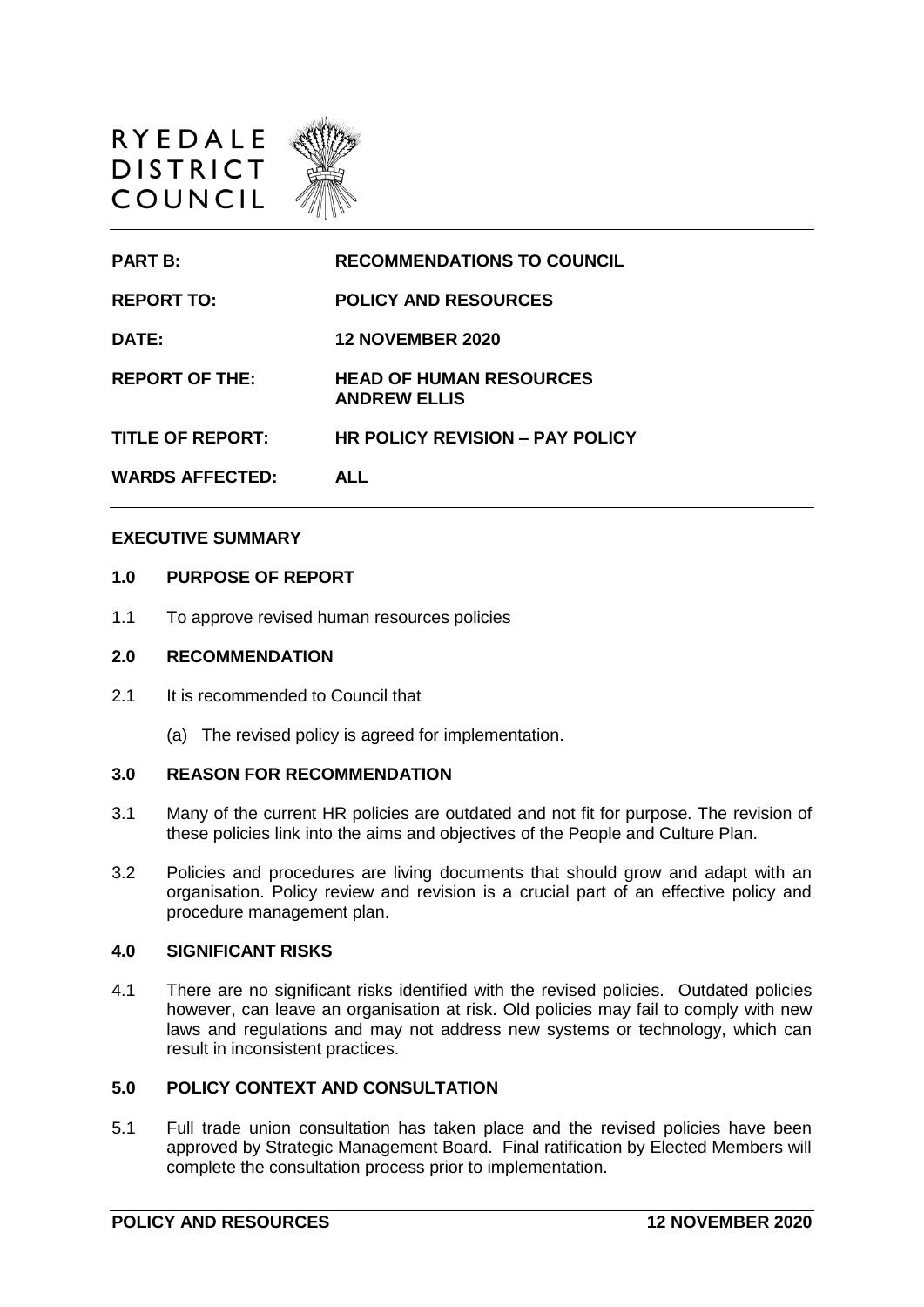## **REPORT**

## **6.0 REPORT DETAILS**

- 6.1 HR policies are a written description of rights and responsibilities of employers and employees. If a policy is well developed and clearly written, it helps communication with employees, clarifies expectations and makes sure that everyone is treated in a consistent and fair way. These are all important factors for creating a desirable culture for the organisation, and they minimise exposure to legal risk.
- 6.2 The Pay Policy policy has been revised in line with up to date legislation and recommended best practice and is attached in full to this report as an appendix.

The policy relates to all staff on NJC terms and conditions, however does not relate to staff who have transferred in to the organisation under TUPE (Transfer of Undertakings (Protection of Employment) regulations where they are protected on previous terms and conditions or those staff on Chief Officer terms and conditions.

6.3 The policy gives information relating to tangible pay items. This is intended as an overview of what is available and links to further detailed information.

The aim of the policy is to ensure that all staff are valued and receive fair remuneration for their work and contribution to the Council. It will assist managers in dealing with pay and grading issues in a fair and equitable way whilst having due regard to the constraints exercised by the annual budget allocation and the details of the NJC and Collective agreements.

6.4 The authority supports the principle of equality of opportunity in employment and is committed to the fundamental principle that procedures to determine pay and conditions of employment of all our employees do not discriminate unlawfully and are free from bias. In the operation of this policy we will endeavour to ensure that staff receive equal treatment irrespective of their age, gender, race, colour, ethnic origin, family commitments, marital status, sexual orientation, disability religion or belief. In order to achieve equitable pay, the authority will operate a pay system which is fair, transparent and based on objective criteria.

## **7.0 IMPLICATIONS**

- 7.1 The following implications have been identified:
	- (a) Financial There are no additional financial implications on the Council from the policy revision.
	- (b) Legal All pay related decisions will be taken in compliance with the provisions of The Equality Act 2010, The Employment Rights Act 1996, The Employment Relations Act 1999, The Employment Act 2002, The Employment Act 2008, The Part-Time Workers (Prevention of Less Favourable Treatment) Regulations 2000, The Fixed Term Employees (Prevention of Less Favourable Treatment) Regulations 2002, all as amended.
	- (c) Other (Equalities, Staffing, Planning, Health & Safety, Environmental, Crime & Disorder)